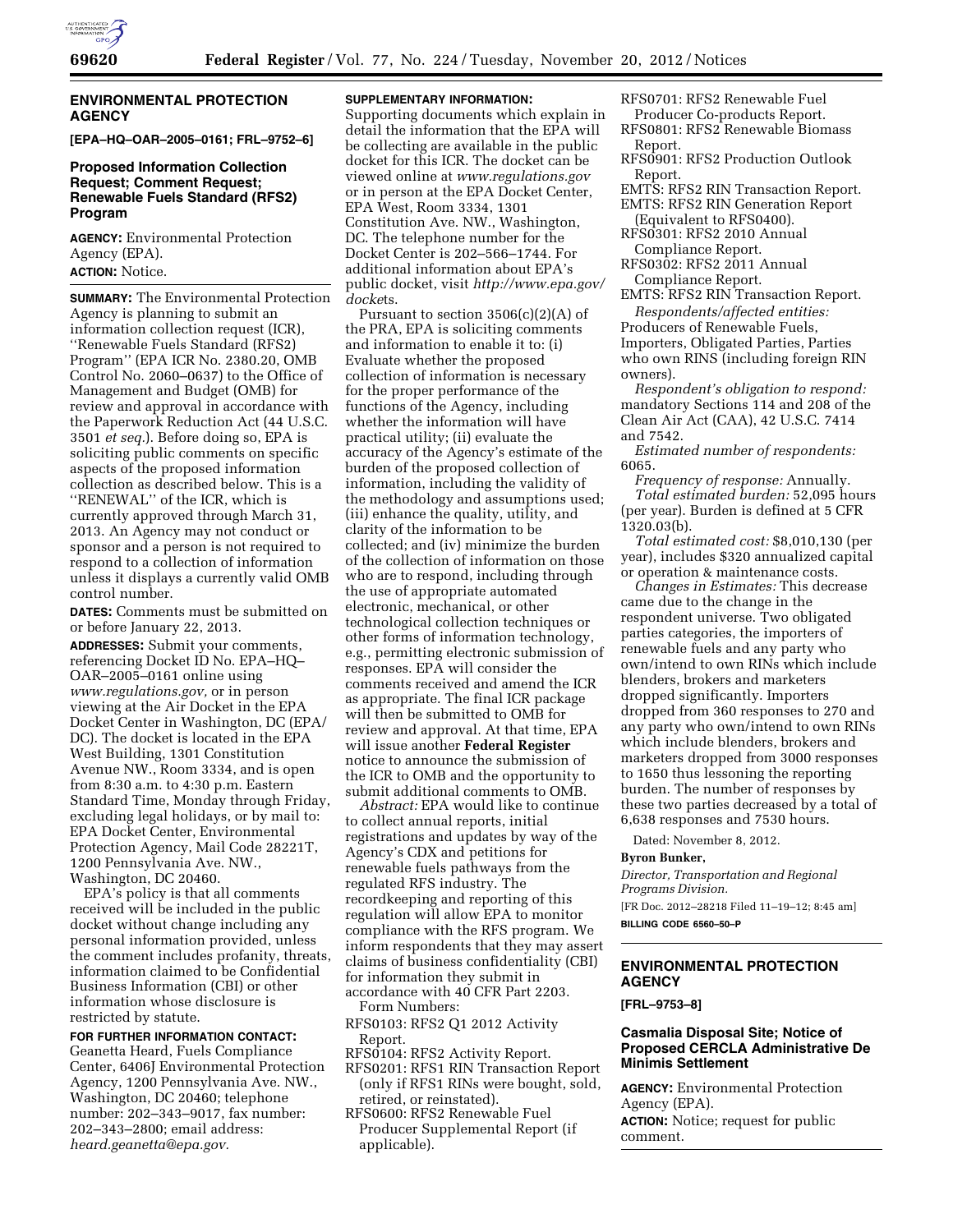**SUMMARY:** In accordance with section 122(i) of the Comprehensive Environmental Response, Compensation, and Liability Act, as amended (CERCLA) and section 7003 of the Resource Conservation and Recovery Act (RCRA), EPA is hereby providing notice of a proposed administrative *de minimis* settlement concerning the Casmalia Disposal Site in Santa Barbara County, California (the Casmalia Disposal Site). Section 122(g) of CERCLA provides EPA with the authority to enter into administrative *de minimis* settlements. This settlement is intended to resolve the liabilities of 290 settling parties for the Casmalia Disposal Site under sections 106 and 107 of CERCLA and section 7003 of RCRA. These parties are identified below. These parties have also elected to resolve their liability for response costs and potential natural resource damage claims by the United States Fish and Wildlife Service (USFWS) and the National Oceanic and Atmospheric Administration (NOAA). These 290 parties sent 22,841,618 lbs. of waste to the Casmalia Disposal Site, which represents 0.004 (0.4%) of the total Site waste of 5.6 billion pounds. This settlement requires these parties to pay over \$2 million to EPA.

Settling Parties: Parties that have elected to settle their liability with EPA at this time are as follows: A Finkl & Sons Co., AAMCO Transmissions Incorporated, Abbott Laboratories, Ace Orthopedic Manufacturing, Inc., Active Magnetic Inspection, Inc., Acton-Agua Dulce Unified School District, Adventist Health, All Diameter Grinding Inc., Allied Pacific Metal Stamping, Alloys Cleaning Inc., Alzeta Corporation, Ambassador Auto, Amercom-Atlantic Research Corp, American Chemical Etching, American Magnetics Corporation, American Rubber Manufacturing, American Security Products Co., Anacapa Marine Services, Analogy Devices, Inc as Successor to Precision Monolithics, Analytical Systems, Division of Marion Labs, Anja Engineering Corporation, Antioch Unified School District, Apex Drum Company, Inc., APL Limited, Aratex Services, Inc., ARB, Inc., Architectural Plywood Inc., Arlon Products, Arnco, Asbury Oil Co., Associated Spring Corporation, Astro Plating, Atlas Radiator Service, Autologic Inc., Avantek,Babcock Inc., BASF Corporation, Bausch & Lomb, Beauman Trust/John L. Hunter & Associates, Better Bilt Aluminum, Big Creek Lumber Company, Blount International, Bonita Packing Co., Brown and Caldwell, Brunswick Corporation, Cal

Doran, California Acrylic Industries, California Oil Recyclers, Calnap Tanning Co, Calstar Motors, Inc., Cal-Tron Plating, Caputo Associates, Cargill, Inc., Carter Precision Parts, Inc., Carter-Wallace Inc., Cascade Die Casting Group, Inc., Cate School, Certified Grocers, Chase Packaging Corporation, Chemrex Coatings Corporation, Children's Hospital of Los Angeles, CHM Manufacturing West, Inc., Chrome Nickel Plating, Circle Seal, City of Barstow, City of Buena Park, City of Chino, City of Costa Mesa, City of Glendale, City of Hope National Medical Center, City of Manteca, City of Ontario, City of Port Hueneme, City of San Rafael, City of Santa Fe Springs, Commercial Plating and Engineering Corporation, Inc., Concorde Interstate Battery Co., Connor Spring Manufacturing, Continental Heat Treating, Continental Manufacturing Co., Cook Paint Company, Cool Transports, Inc., Coral Chemical Company, Costco, County of Nevada, Crest Beverage, LLC, Crossfield Products Corporation, Crown Disposal Inc., Custom Chemical Formulators, Inc., Dayton-Granger, Inc., Del Mar Window Coverings, DeVincenci Metal Products, Inc., Disk Media, Inc., Downey Grinding, DuBois Chemicals, Dunn School, DV Industries, Inc., Dynacast Inc., Dynatech Corporation, Dynatem/R C Circuits, Eaz-Lift Spring Corporation, El Paso Electric Co., Electrolurgy, Inc., Electron Plating III, Inc., Electronic Chrome Co., Inc., Entenmann's/ Orowheat, Eva Fkiaras, Evans Tank Lines, Exel Corp./Exel Microelectronics, Inc., Fabri Cote, Farmers Insurance Company, Feather River Forest Products Company, Federal Manufacturing Corporation, Fibre Container Corporation, Fifield Land Company, Film Salvage Company, Fontana Wood Preserving, Inc., Formica Corporation, Frito-Lay, Inc, Fritz Burns Foundation, FUJI Hunt USA, Future Foam, Gaehwiler M. Construction Inc., Garner Glass Company, GCG Corporation, General Chemical Corporation, Geophysical Service, Inc., Glenair, Inc., Gold Fields Operating Company, Golden State Foods Corporation, H.A. Luallen, Inc., H.G. Fenton Company, Hannibal Industries, Harbor Diesel and Equipment,Inc, Hartson's Ambulance Service, Hermetic Seal Corporation, Hill Refrigeration Corporation, Hi-Rel Connectors, Inc., Holt Inc., Hosokawa Micron International, Inc., House of Packaging, Humana, Inc., Hyundai Electronics America, International Rectifier Corporation, Irv Guinn, J.B. Dewar, Inc., James Jones Company, Johnson Controls, Inc, Kern High School

District, Kern Oil & Refining Company, Keystone Automotive Industries, Inc., Kingsbacher-Murphy, Wesco Division, Lamsco West Inc., Layne Western, Leisure Village Association, Inc., Libby Owens Ford Co, Liquid Investment, Inc., Loctite Corporation, Lompoc Unified School District, Los Angeles Trade-Technical College, Lucas Valley Properties, Inc., Macklanburg-Duncan Company, MAPO, Maruichi America Corp, McDermott, Inc., MDT Biologic Company, Meggitt-USA, Mestek, Inc., MH Golden, Micro Metallics Corp, Micro Power Systems, Mid-State Industrial Insulation, Inc., Moshe Silagi, NCR Corporation, Neal Feay Company, Nelson Name Plate Company, NH3 Service Company, Inc., Norac Company, Nor-Cal Frozen Foods, Nortek Inc, Northern California Power Agency, Norton & Son of California, Nova Transportation Corp, Ojai Oil Company, O'Neil Data Systems, Inc., Orange Heights Orange Association, Oregon State University, Pacific Southwest Mortgage, Pacific Holding Company, Packaging Industries, Park Engineering and Manufacturing Co., Pebble Beach Company, Petaluma Joint Union High School District, Peterson Tractor Company, Pictsweet Company, Plastic Dress-Up Company, Polycore Electronics, Inc., Polymetrics Inc., Precision Tube Bending, Quest Diagnostics, Ramona's Mexican Food Products, RBC Bearings, Redman Equipment & Manufacturing Co, Redwood General Tire, Regillus Homeowners Association, Relton Corporation, Replacement Parts Manufacturing, Republic Fasteners Mfg. Corp, Reuland Electric Company, Reynolds & Reynolds Company, Richmond Honda, Rolls Scaffold & Equipment Inc., Rose Hills Memorial Park, Royal Paper Box Company, Royal Rubber & Manufacturing Company, S&K Plating, Inc., S. J. Amoroso Construction Co., Inc., SAE International, San Francisco Newspaper Agency, San Ysidro Ranch, Sandberg Furniture Mfg, Inc., Santa Barbara Metropolitan, Santa Clara Unified School District, Santa Clara Valley Water District, Santa Maria Ford, Santa Maria Valley Warehouse, Sav-On Plating, Schlumberger Well Service, Sealright Co., Inc., Sepulveda Building Materials, Sheller-Globe Corporation, Sierra Aluminum Company, Sierra Circuits, Inc., Signet Armorlite, Inc., Smith Brothers Crane Rental, Inc., Snap-on Industrial, Southern California Gardeners' Federation, Inc., Speedy Circuits, Inc., Stabile Plating Co. Inc., State of Hawaii, State of Oregon Department of Corrections, State of Oregon Department